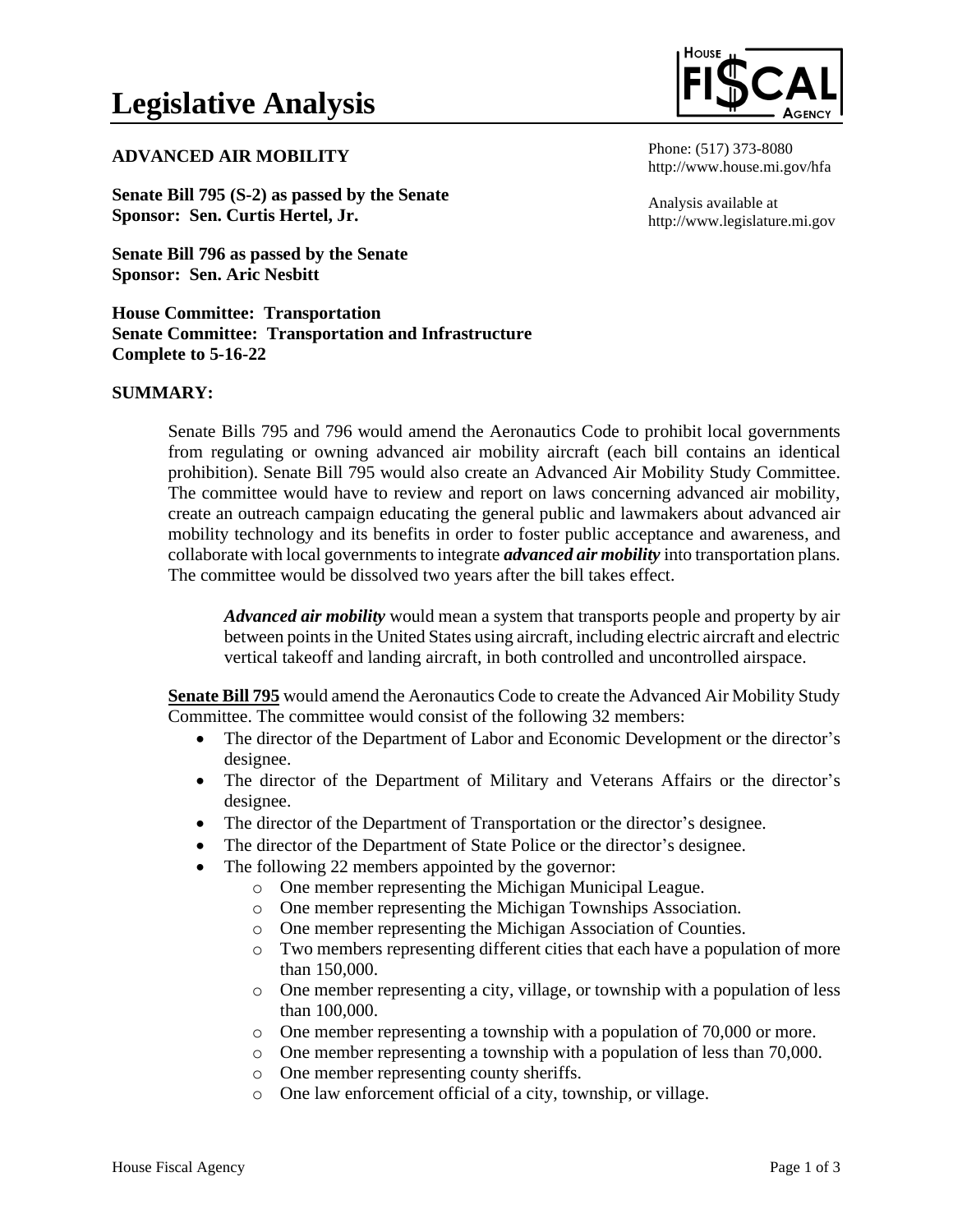- o One member representing a metropolitan planning organization.
- o One member representing an airport located in a county with a population of 1,500,000 or more.
- o One member representing an airport located in a county with a population of less than 1,500,000.
- o One member representing an organization in this state that represents underserved transportation areas.
- o One member representing an organization in this state that helps individuals with disabilities.
- o One member representing a university in this state.
- o One member representing a community college in this state.
- o Two members representing the business community.
- o Three members representing the advanced air mobility industry.
- Three members appointed by the Senate Majority Leader.
- Three members appointed by the Speaker of the House of Representatives.

Members would have to be appointed no later than 30 days after the bill takes effect. Appointed committee members would serve at the pleasure of individual who appointed them.

The Senate Majority Leader and the Speaker of the House each would designate a member to serve as co-chairperson of the committee. The co-chairperson designated by the Senate Majority Leader would have to call the committee's first meeting. The committee would have to meet at least quarterly, but could meet more frequently at the call of a co-chairperson or at the request of 17 or more members.

A majority of the members of the committee would constitute a quorum for transacting business. A vote of 17 or more of the members of the committee serving would be required for any action of the committee. The committee would have to conduct its business in compliance with the Open Meetings Act, and a writing prepared, owned, used, possessed, or retained by the committee in performing an official function would be subject to the Freedom of Information Act (FOIA).

A member of the committee would not be entitled to compensation for service on the committee but could be reimbursed for actual and necessary expenses incurred in serving.

### Committee Duties

The committee would have to do all of the following:

- Review current laws in Michigan that could have an impact on the advanced air mobility industry and discuss necessary revisions.
- Identify potential laws in Michigan that will create jurisdictional consistency for advanced air mobility operations throughout Michigan.
- Foster public acceptance and awareness by creating an outreach campaign to educate the general public and lawmakers about advanced air mobility technology and its benefits.
- Collaborate with local governments to identify the best ways to integrate advanced air mobility into transportation plans.
- No later than two years after the bill's effective date, submit to the governor, the secretary of state, the Senate Majority Leader, and the Speaker of the House a report